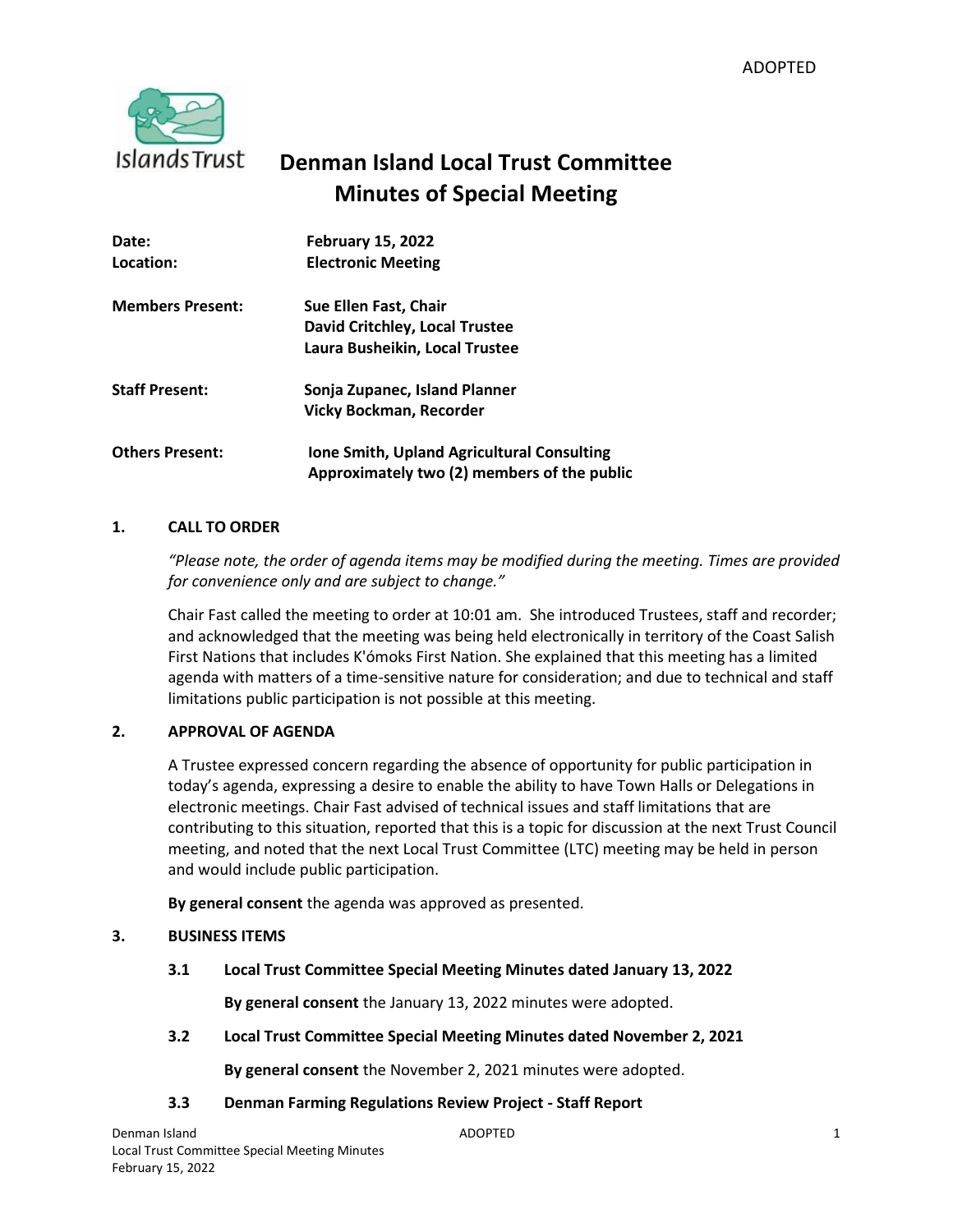Ione Smith, consultant, agrologist and project manager, presented the Staff Report that provides an update on the project and asks the LTC to review, comment, and endorse the draft Farming Regulation Community Questionnaire.

She outlined the work undertaken to advance the project that includes review of data, maps, reports, and policy with extensive interviews to gather informed feedback to develop the questionnaire.

Trustees expressed the desire to include the submission dated February 1, 2022 from H. Holm with other project documents, with the exception of a section relating to a submission that was on record at the time of the adoption of the Farm Plan. They acknowledged the need to organize the documents on this project which span many years.

#### **DE-2022-009**

## **It was MOVED and SECONDED,**

that the Denman Island Local Trust Committee request staff to include in the Islands Trust website as project documents the items listed as items 1) a, b, c, and e in the letter from Harlene Holm dated February 1, 2022.

Trustees explained that the need to highlight current discussions on this project to assist the public to navigate through the abundance of documents on the project site. They clarified that item 1)d can be found in the record from adoption of the Farm Plan, and suggested that staff organize the documents on the project webpage under general headings.

#### **CARRIED**

Discussion on the draft Farming Regulation Community Questionnaire included the following:

- The complexity and length of the questionnaire was of concern, however, was considered necessary, as responses to a preliminary draft without the contextual information indicated confusion of jurisdictional limits, while a version with explanation of what the Islands Trust can do will likely produce more informed responses. An online version of the questionnaire can be condensed with the ability to expand for further information.
- The survey will be mailed out and staff suggested a drop off location be established that can be used for returns. Trustees considered options and determined to continue reviewing this following the meeting.

Comments on the content of the questionnaire included:

- Overview: change "Denman Island Farm Bylaw" to "Denman Island Land Use Bylaw and Farming Regulations";
- Definition of Horticulture: add an explanation of the implications if not defined at all;
- Secondary Dwellings in the ALR: include a question regarding restrictions for secondary dwellings such as: would you support a maximum overall combined primary and secondary dwelling size of 500 m<sup>2</sup>?
- Tourism Accommodation in the ALR: correct the information to reflect that B&Bs are allowed and are regulated in the Land Use Bylaw;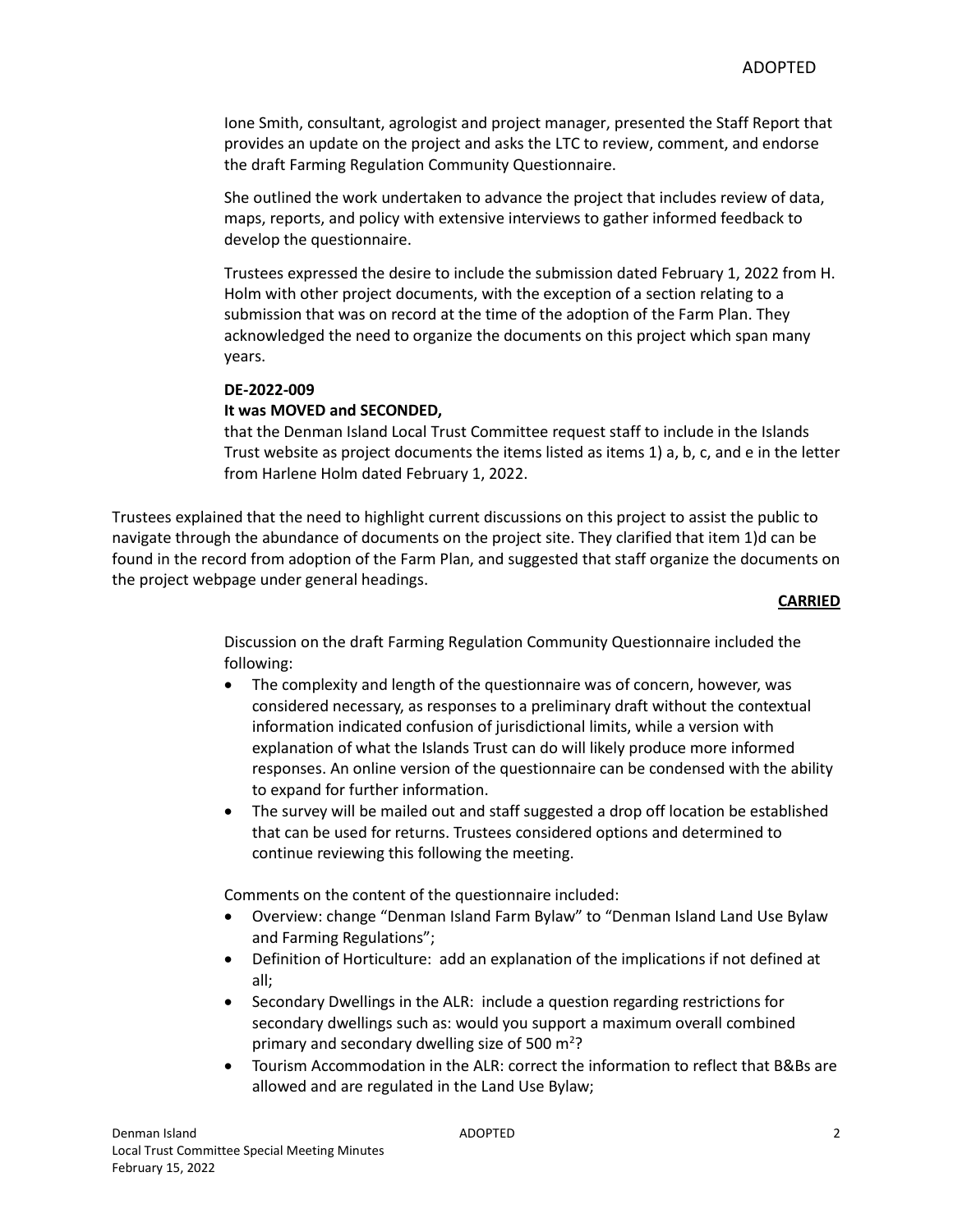Temporary Use Permits: suggest including a qualifier such as "the intention generally is" that the most common form of permitting is through the use of TUPs which would provide up to 3 years of approved use which can be renewed once, for 6 years total. The last sentence requires reworking as the Official Community Plan (OCP) and Land Use Bylaw (LUB) do not support granting a rezoning for a secondary dwelling or tourist accommodation.

Trustee Busheikin offered to work with the consultant to suggest edits to the documents to increase ease of understanding and readability.

# **DE-2022-010**

# **It was MOVED and SECONDED,**

that the Denman Island Local Trust Committee generally endorses the "Denman Island Farming Regulation Community Questionnaire" dated February 2022 subject to the points discussed at the meeting".

## **CARRIED**

# **DE-2022-011**

# **It was MOVED and SECONDED,**

that the Denman Island Local Trust Committee release up to \$2,000 from the Farming Regulation Review Project budget for advertising and direct mail out of the questionnaire to Denman Island residents and property owners.

## **CARRIED**

# **DE-2022-012**

# **It was MOVED and SECONDED,**

that the Denman Island Local Trust Committee direct staff to work with the consultant to schedule and advertise a special meeting to hold a Community Information Meeting in the spring for the Farming Regulations Review Project.

#### **CARRIED**

# 3.3.1 Submission dated February 1, 2022 from H. Holm

Received for information and discussed in agenda item 3.3.

# **3.4 DE-RZ-2021.1 (Denman Housing Association) - Staff Report**

Planner Zupanec summarized recommended amendments to Proposed Bylaw Nos. 242 (LUB) and 243 (Housing Agreement) as outlined in Attachment 1 Table 1 and Table 2 of the Staff Report relating to DE-RZ-2021.1 (DHA).

Discussion of the proposed amendments outlined in Table 1 and Table 2 included the following points:

Denman Green

- With the identification of a wetland on the Denman Green parcel resulting in a reduced area able to be developed and causing site constraints, maximum flexibility for setback restrictions and minimum parking requirements are proposed;
- Concern was expressed that if on-site parking is reduced to one vehicle per affordable housing unit that there may be overflow parking for second vehicles on the adjacent roadway causing safety hazards and other issues.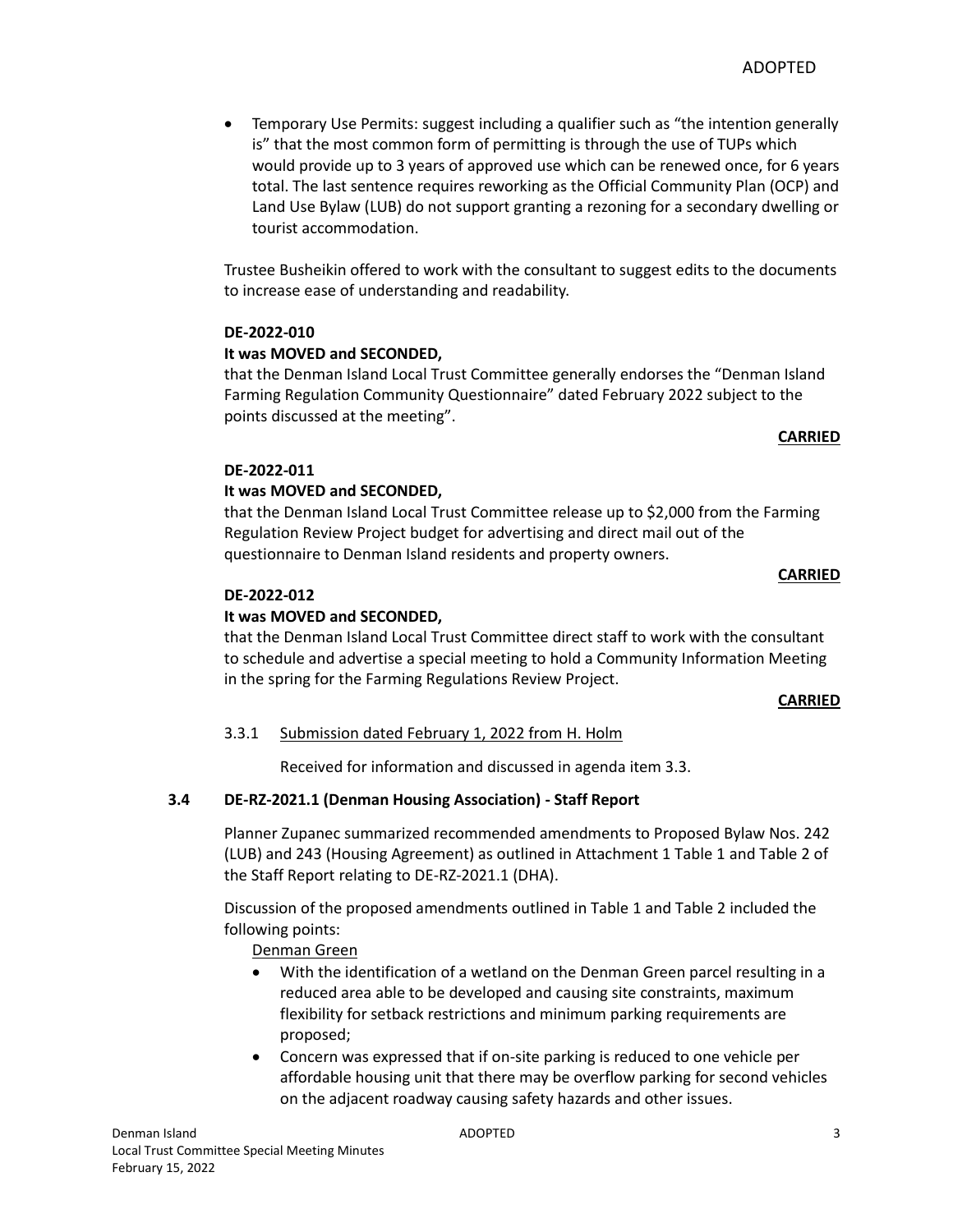Dave Ricketts, speaking on behalf of the Denman Housing Association, supported the reduction in minimum required parking due to site constraints and commented that requiring access to parking on an adjacent site would significantly extend the project timeline.

Trustees recognized that the location of the project may reduce the need for some vehicles, and affirmed that the priority is to the affordable housing, however, acknowledged the responsibility to address parking issues and suggested that the applicant explore options for a solution to this issue.

- It is important that the restrictive covenant references the newly identified wetland to ensure that at the time of construction the site plan and necessary buffer or fencing requirements are in place.
- Planner Zupanec clarified that there is no need for the Freshwater Specialist or a Planner to communicate directly with DHA's engineers to reconcile aspects of the water plan issues, and she explained the process.

#### Danes Road Receiver Lots 4 and 5

 Henning Nielson, the owner and co-applicant, noted that the adjacent covenant area buffer was established to protect the integrity of the watercourse. He expressed the opinion that the additional restriction of requiring a 30 metre setback to the covenant area is not necessary in this case, and asked that the property not be encumbered further. He added that the topography of the site further ensures that the covenant setback is sufficient. He noted that a 30 metre setback to the covenant area would remove the possibility of views on the lots, basically devaluing the attractiveness of the properties which are a necessary element to the development of the Denman Green housing project. He offered to forward a copy of the environmental assessment completed a year ago to support his position and provide more information for Trustees.

Planner Zupanec advised that the owner and co-applicant has recently requested a change relating to the Danes Road receiver parcel that has not been addressed in the Staff Report. Discussion on this requested amendment included the following points:

- Proposed Bylaw No. 241 (OCP) currently proposes a change in designated zoning from Rural to Residential and in Proposed Bylaw No. 242 (LUB), a change from Rural 2-R2 to Residential 1(5)-R1(5) which is reflective of minimum lot size not meeting the Rural requirement of no less than 4 hectares.
- Henning Nielson, owner and co-applicant, has advised that this was not in line with the original request and is requesting that the R2 rural designation be maintained as a site-specific zone with minimum average lot size of less than 4 hectares. He pointed out that other site-specific lots that vary the minimum average lot size exist on Denman Island, this change would eliminate the need for notes regarding secondary suites, that the densities are being transferred from a rural designation, the area has rural designations throughout, and this decision is within the authority of the LTC.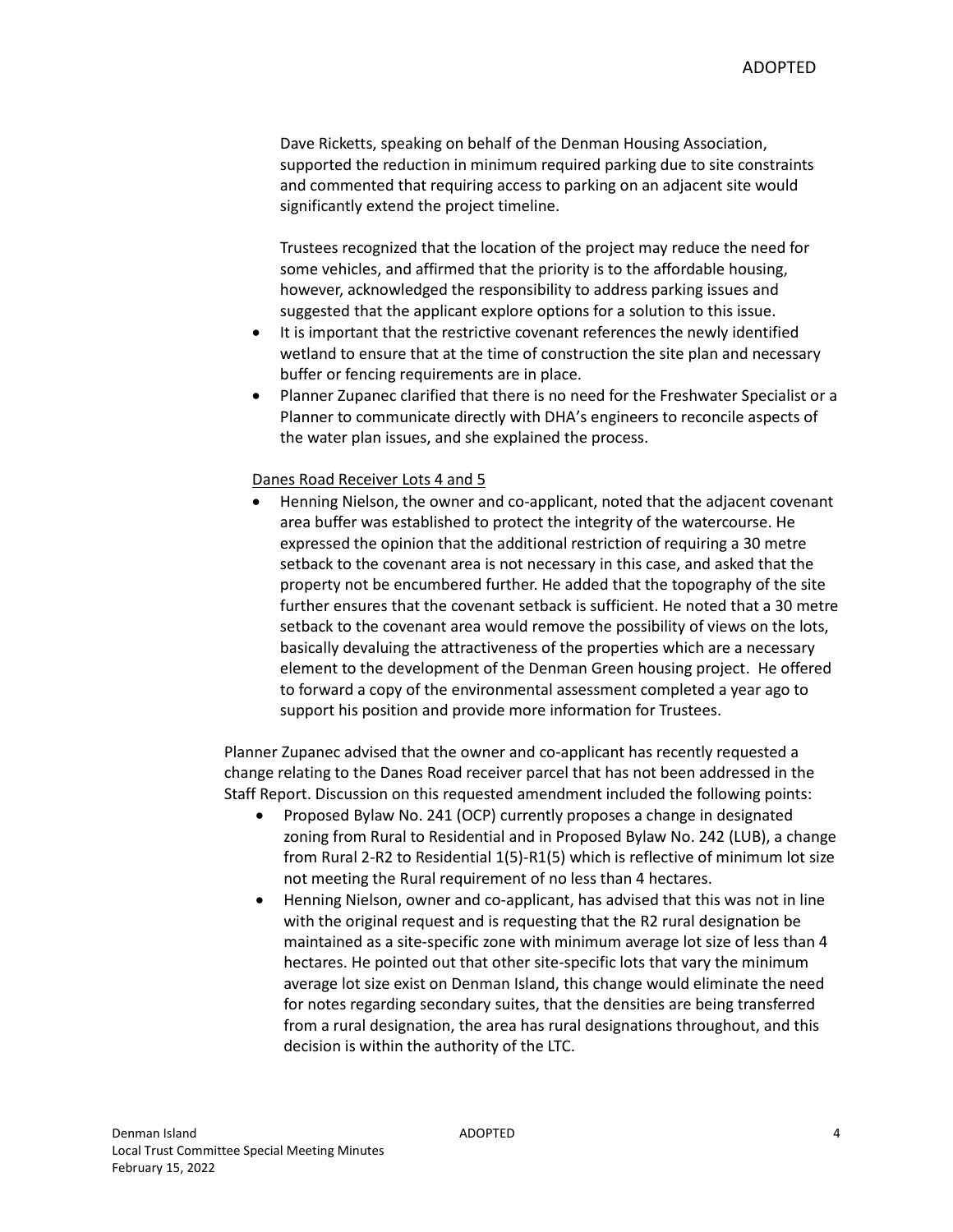# **DE-2022-013**

## **It was MOVED and SECONDED,**

that the Denman Island Local Trust Committee direct staff to prepare draft language to amend proposed Bylaw Nos. 241 (Official Community Plan) and 242 (Land Use Bylaw) in order to maintain the R2 designation and an R2 site specific zone for the receiver lots 4 and 5 (Danes Road).

# **CARRIED**

## **DE-2022-014**

## **It was MOVED and SECONDED,**

that the Denman Island Local Trust Committee Bylaw No. 242 cited as "Denman Island Land Use Bylaw, 2008, Amendment No. 1, 2021" be amended:

- i. Section 1.20, Line Item 2, be amended to read "Despite line 10 in Table 1 of this Section, a secondary suite is permitted in a principle dwelling in the R1(5) zone";
- ii. Section 1.21, Line Item 1 be removed in its entirety and subsequent line items numbered chronologically;
- $iii.$  Section 1.22, Table 8 Site Specific Regulations, R4(1) add a new line after item 5 to read: "6 Despite line 1 in Table 5 of this Section, the minimum setback of all buildings and structures, except for free standing photovoltaic solar arrays, is 4.0 metres from an exterior lot line and 3.0 metres from an interior lot line."; and renumber subsequent line items chronologically;
- iv. Section 1.22, Table  $8 -$  Site Specific Regulations, R4(1), Line Item  $8 -$  reduce the minimum required number of automobile parking spaces required to 1.0 per affordable housing unit.

A Trustee explained that Section 1.20, Line Item 4 regarding the requirement for additional setback from the conservation covenant is not requested to be removed at this time as more information and a site visit would be helpful in the consideration of the matter.

#### **CARRIED**

#### **DE-2022-015**

#### **It was MOVED and SECONDED,**

that the Denman Island Local Trust Committee Bylaw No. 242 cited as "Denman Island Land Use Bylaw, 2008, Amendment No. 1, 2021" be given first reading as amended.

#### **CARRIED**

## **DE-2022-016**

# **It was MOVED and SECONDED,**

that the Denman Island Local Trust Committee Bylaw No. 243 cited as "Denman Island Housing Agreement Bylaw" be amended by removing clause iv in "section b. Agreement over the Lands" in its entirety.

#### **CARRIED**

#### **DE-2022-017**

#### **It was MOVED and SECONDED,**

that the Denman Island Local Trust Committee Bylaw No. 243 cited as "Denman Island Housing Agreement Bylaw" be given second reading as amended.

#### **CARRIED**